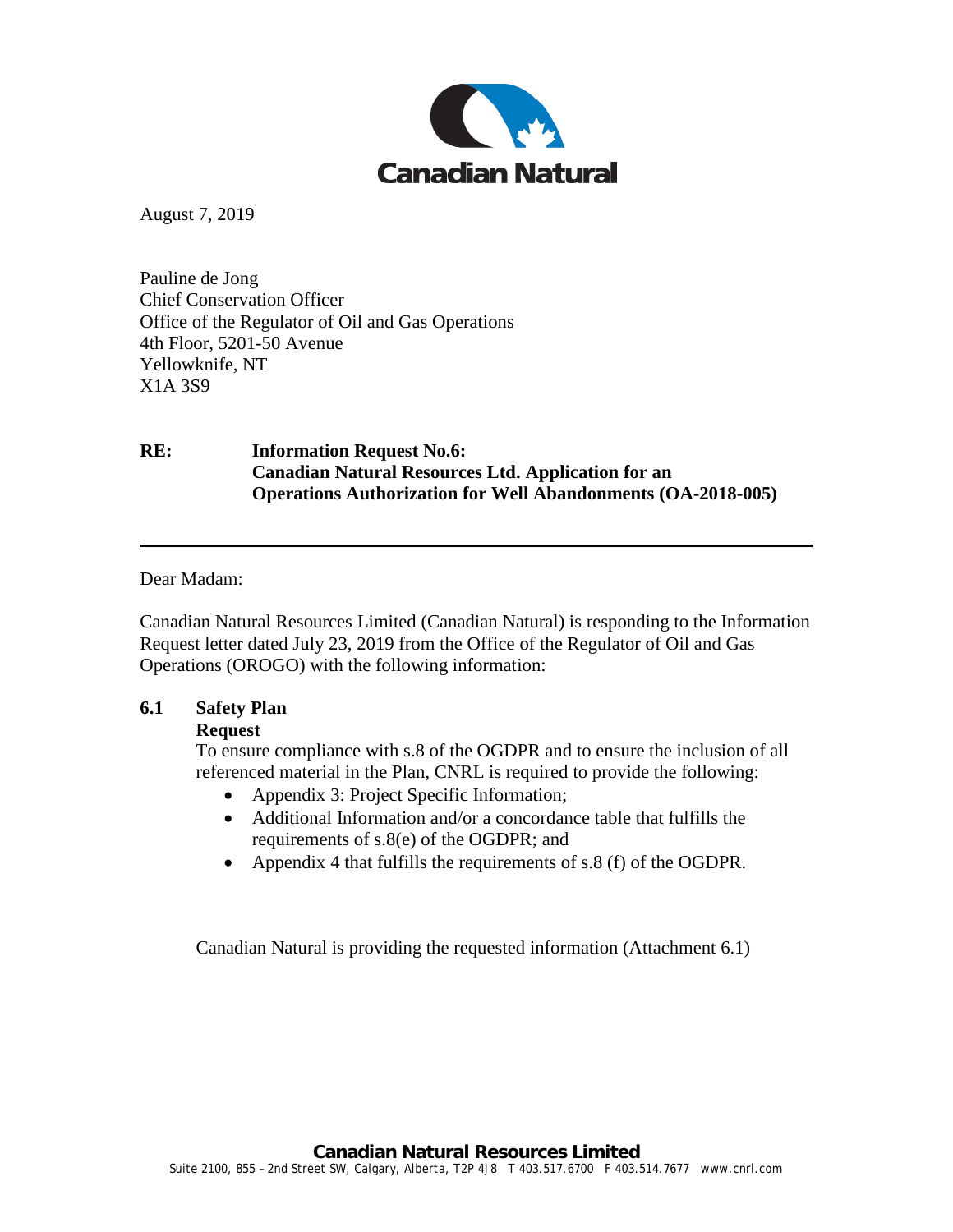

### **6.2 Environmental Protection Plan Request**

To ensure compliance with s.9 of the OGDPR and to ensure that the appropriate scope related to the abandonment operations is provided in the EPP, CNRL is required to provide an updated EPP and concordance table that includes:

- All information that fulfills the requirements of s.9 of the OGDPR; and
- An updated scope with the associated environmental protection elements that incorporates the abandonment operations proposed for these 13wells.

Canadian Natural is providing OROGO with its Land Use Application submitted to the Mackenzie Valley Land and Water Board on May 22, 2019. This document should satisfied request 6.2.

Canadian Natural is providing the requested information (Attachment 6.2)

## **6.3 Emergency Management System Request**

To ensure OROGO ha the appropriate emergency contact numbers, CNRL is required to re-submit "Section 6" with no redactions and the inclusion of all relevant emergency response contacts within the company. CNRL should also notify OROGO if CNRL would like to keep this information confidential.

Canadian Natural is notifying OROGO via this letter that it would like to keep this information confidential. The Emergency Response Plan should not be publicised without express consent from Canadian Natural.

Canadian Natural is providing the requested information (Attachment 6.3)

### **6.4 Decommissioning and Abandonment Activities Request**

To ensure compliance with  $s.6(k)$  of the OGDPR, CNRL is required to provide its anticipated approach to the planned decommissioning and abandonment operations for all 13 identified well bores and any other associated oil and gas infrastructure located on site.

The 13 wellbores will be decommissioned following the OROGO "Well Suspension and Abandonment Guidelines and Interpretation Notes". Based on the yearly well inspections there is no other oil and gas infrastructure located on site to decommission.